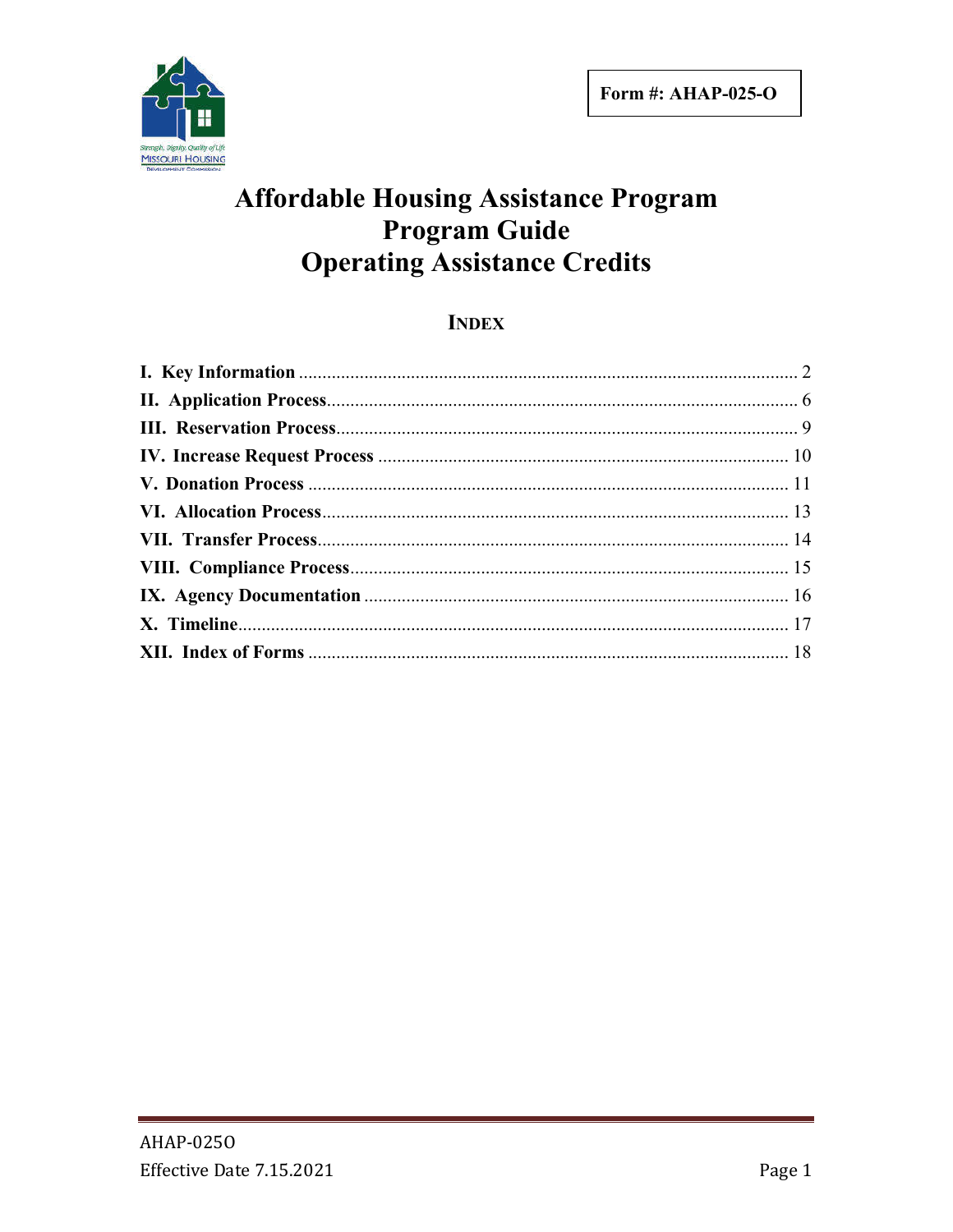

### **I. Key Information**

The Missouri Affordable Housing Assistance Program ("AHAP") housing production credit is used as an incentive for Missouri businesses and/or individuals to participate in affordable housing production. This state tax credit is earned by an eligible donor for the donation of cash, equity, services, or real or personal property to a non-profit community-based organization for the purpose of providing affordable housing assistance activities or market rate housing in distressed communities. The AHAP credit is governed by Missouri Revised Statutes 32.105, 32.111, 32.112, 32.115, 32.120, and 32.125.

#### **AHAP Tax Credit**

The AHAP tax credit is a one-time credit that may be allocated to an eligible donor ("Donor") for up to 55 percent of the total value of an eligible donation. The credit is fully transferable and may be carried forward for a period of ten years. The credit may be applied dollar-for-dollar against liability for Missouri corporate income tax, individual income tax, franchise tax, financial institution tax, gross premium receipts tax, and gross receipts tax. There are two types of AHAP tax credits: Operating Assistance credits and Production credits (please see the AHAP Program Guide-Production Credits form AHAP-025-P for production-specific information). Agencies may receive reservations of credits in multiple years.

#### **Eligible Donor**

- 1. To be eligible, a Donor must be subject to Missouri tax from business activities performed in the state of Missouri. Employees of the non-profit who has been allocated AHAP tax credits are not eligible to make donations for AHAP credits. However, they are eligible to receive AHAP tax credits through the transfer process. More specifically, a Donor must be classified as one of the following:
	- A corporation filing Missouri Form 1120;
	- A sole proprietorship filing Federal Form 1040 Schedule C and Missouri Form 1040;
	- A farm operation filing Federal Form 1040 Schedule F and Missouri Form 1040;
	- An individual reporting income from rental property or royalties on Federal Form 1040 Schedule E and filing Missouri Form 1040;
	- A small business corporation (S-Corporation) filing Missouri Form 1120S;
	- A partnership filing Missouri Form 1065;
	- A bank, credit institution, savings and loan association, credit union, farmer's cooperative credit association, or building and loan association filing a Missouri financial institution tax return;
	- An insurance company filing a Missouri Insurance Tax Return with the Division of Insurance;
	- An individual partner in a partnership or shareholder in an S-Corporation; or
	- A public or private foundation subject to Missouri tax. The foundation must certify that it is subject to the state income tax imposed by the provisions of chapter 143 RSMo because the unrelated business income of the foundation is subject to Missouri income tax.

Donors may apply the AHAP tax credit against:

• The corporation franchise tax in Chapter 174 RSMo;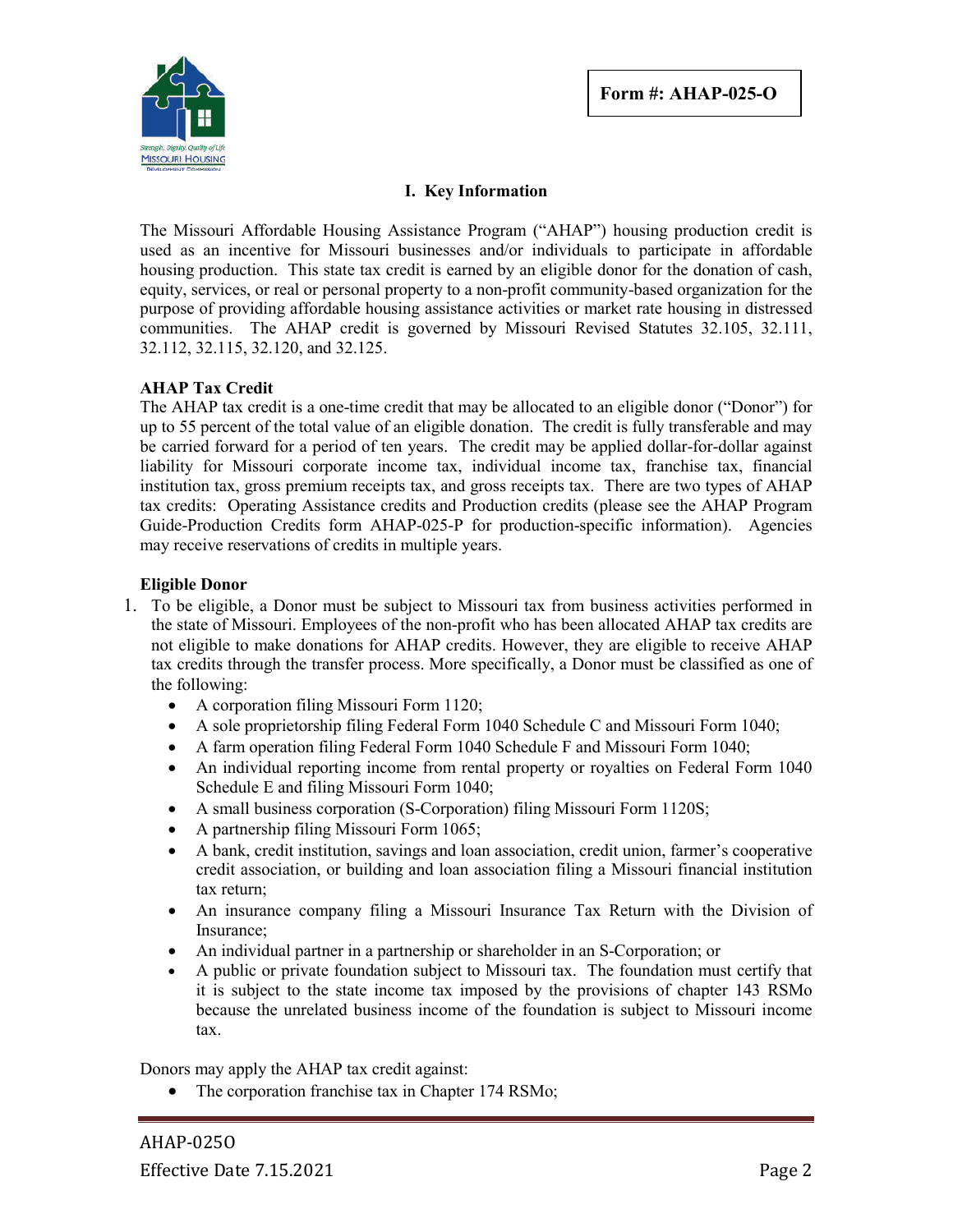

- The State income tax in Chapter 143 RSMo;
- The annual tax on gross receipts of express companies in chapter 153 RSMo;
- The tax on banks determined under subdivisions (1) or (2) of subsection 2 of RSMo 148.030;
- The tax on other financial institutions in Chapter 148 RSMo; or
- The annual tax on gross premium receipts of insurance companies in Chapter 148 RSMo.

### **Eligible Donation**

Donations may be in the form of cash, stock, real estate, professional services, or materials/products and must be eligible for the federal income tax charitable deduction. The donation must be made to an eligible non-profit agency which has received a reservation of AHAP credits from MHDC (see section II. Application Process). To allocate the credit, MHDC requires supporting documentation evidencing the receipt and value of the donation and a certification form executed by the Donor and the agency. MHDC reserves the right to request additional information. To be eligible, donations must be received after the date of reservation and prior to the deadline outlined in the reservation letter. Donations submitted for AHAP tax credits are prohibited from receiving tax credits from other tax credit programs for the same donation.

#### **Eligible Non-Profit Agency**

In order to qualify for the AHAP credit, the donation must be made to a non-profit communitybased agency ("Agency") performing community services or economic development activities in the state of Missouri and classified as one of the following:

- An organization holding a ruling from the IRS that it is exempt from income taxation pursuant to provisions 501(c)3, 501(c)4, or 501(c)6 of the Internal Revenue Code;
- An organization incorporated in the state of Missouri as a not-for-profit corporation pursuant to the provisions of chapter 355 RSMo; or
- An organization that is designated as a community development corporation by the US government pursuant to the provisions of Title VII of the Economic Opportunity Act of 1964.

To receive donations eligible for Operating Assistance credits, the Agency must also be able to demonstrate that a significant part of its activities include affordable housing assistance activities or market-rate housing in distressed communities.

### **Commission Approval of Operating Credits**

The commission must approve all Operating Credit applications.

### **Operating Assistance Credits**

Operating Assistance credits are allocated to Donors who provide eligible donations to Agencies for general operating assistance. The Agency must specify the projected use of the donation with respect to its operating expenses and demonstrate both need for the donation and leverage with additional sources. Qualified operating expenses include salaries, office supplies/equipment, office rent/mortgage payments, utilities, taxes, insurance, maintenance/repairs and professional services incurred by the Agency. Donations may be received from one or multiple donors.

Operating Assistance credits may be requested in one or both of two application rounds, with an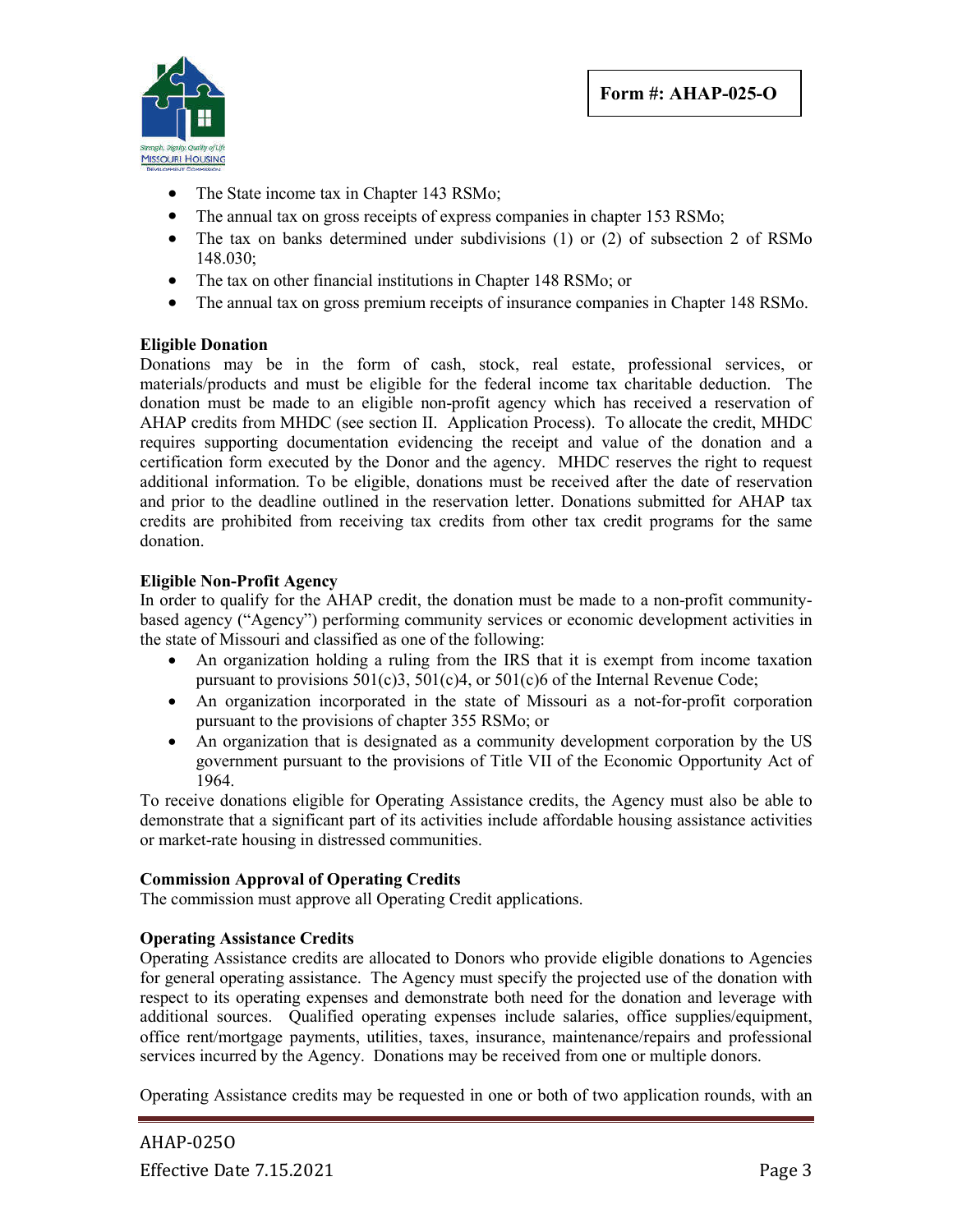

opportunity to request an increased reservation at the end of the fiscal year. The total amount of Operating Assistance credits available for reservation annually is \$1 million; reservations may not exceed \$100,000 per Agency annually and \$50,000 per round unless approved by MHDC based upon demonstrated need and the ability to successfully satisfy reservation amounts and deadlines.

#### **Affordable Housing Assistance Activities**

Affordable housing assistance activities include the construction or rehabilitation of affordable housing units or rental assistance for residents of affordable housing units. Affordable housing units must comply with the following restrictions:

*Income Limit*

Affordable housing rental units must serve households with incomes equal to or less than 50% of the median family income for the geographic area in which the unit is located or the statewide median family income, whichever is greater, adjusted for household size. Affordable housing units that are owner occupied must serve households with incomes equal to or less than 100% of the median family income for the geographic area in which the unit is located or the statewide median family income, whichever is greater, adjusted for household size. Owner-occupants must be income eligible during the preceding two years and at the time of the initial purchase contract. This income restriction also applies to subsequent purchasers of a home assisted by AHAP during the restriction period.

*Rent/Housing Payment Limit*

The monthly housing cost for the resident of an affordable housing unit must not exceed the 50% rent limit as published by MHDC for the monthly rent and tenant-paid utilities (other than telephone). The monthly housing cost for an owner-occupant of an AHAPassisted unit must not exceed the 50% rent limit as published by MHDC for the gross monthly mortgage payment including casualty insurance, mortgage insurance, and taxes.

Please refer to the MHDC AHAP Program Maximum Income/Maximum Rent chart for applicable income and rent limits.

#### **Market-rate Housing in Distressed Communities**

A distressed community is defined in RSMo 135.530 and generally describes a municipality or census block group which has a median household income under 70% of the median household income for the defined area. Distressed communities may be identified at (http://www.missouridevelopment.org/upload/2000censusdistressedcommunitiesentirecities(0202 06).pdf or http://www.missouridevelopment.org/upload/2000censusblockgroups(020206).pdf). The total amount of tax credits used for market-rate housing in distressed communities shall not exceed 30% of the total amount of all AHAP tax credits authorized.

#### **Legal Employment Practices Certification**

Pursuant to RSMo 285.025, any employer who employs an illegal alien/undocumented worker shall be ineligible for any state-administered tax credit or loan. MHDC, as the administrator of the AHAP tax credit, the Missouri Low-income Housing Tax Credit ("LIHTC"), MHDC Fund Balance loans, and an issuer of tax-exempt bonds allocated by the Missouri Department of Economic Development requires all applicants for these programs to certify their compliance with federal, state, and local hiring laws. Any individual, individual proprietorship, corporation, partnership, firm or association that is found by the director of MHDC to have negligently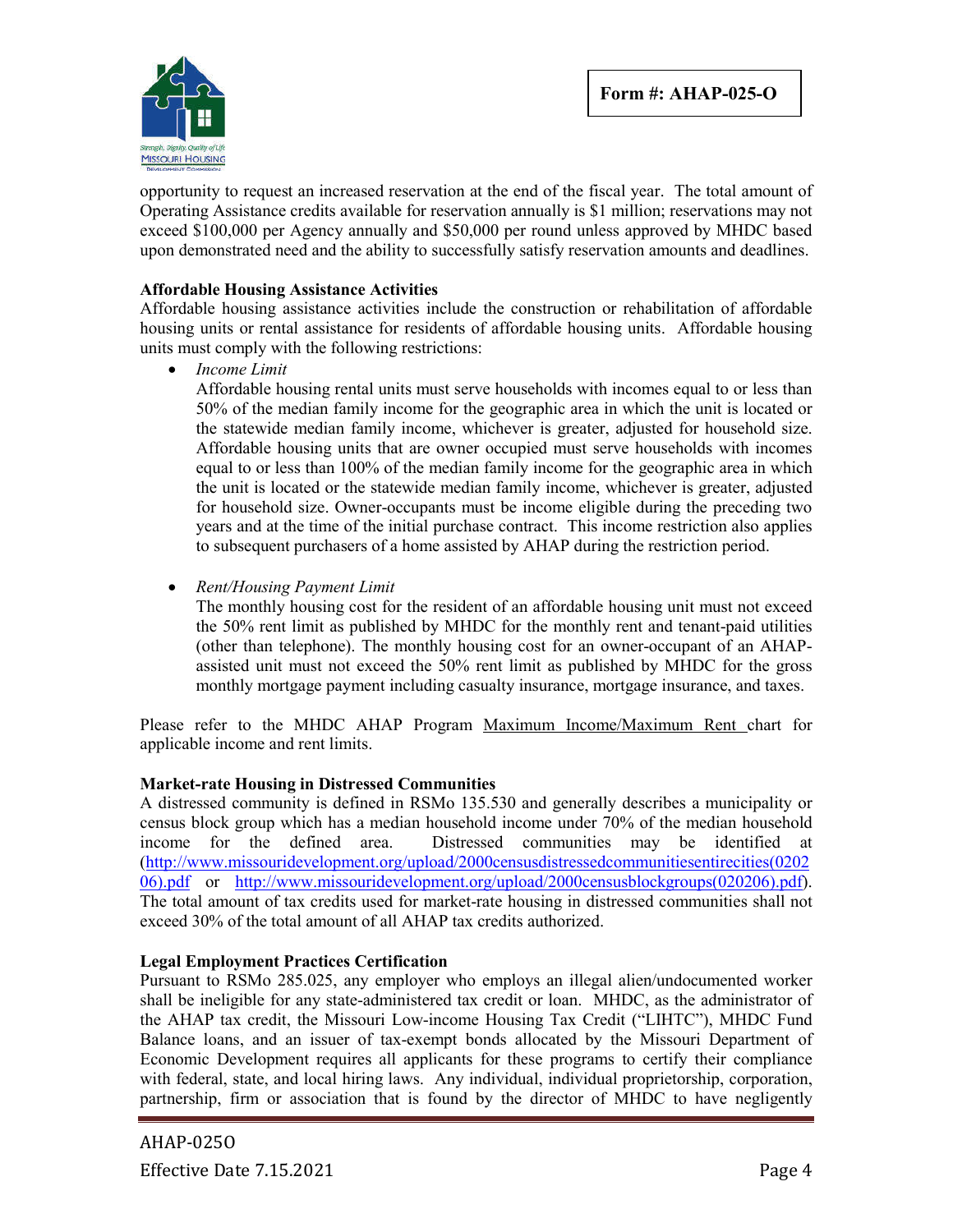

employed an illegal alien/undocumented worker in this state shall be unable to participation in MHDC's programs for a period of five years following such determination. "Negligent" means that the employer has failed to take the steps necessary to comply with the requirements of 8 U.S.C. 1324a with respect to the examination of an appropriate document or documents to verify whether the individual is an unauthorized alien. The director of MHDC may, in the director's discretion, elect not to bar the employer for a first-time occurrence.

The Agency will be required to certify at application to the above statement, indicating that it employs no illegal aliens in compliance with federal, state and local hiring laws.

Any donor donating services will be required to sign a form AHAP-135 (Affidavit of Worker Eligibility Policy). By completing and signing the form, the donor is attesting that they will not knowingly employ persons who are unauthorized aliens. They also will attest that they will screen all of its employees using E-Verify to ensure that no unauthorized aliens are employed by the donor. As proof, MHDC will require screen shots documenting the donor is an E-Verify registrant.

#### **Recapture**

Allocations of AHAP credit shall only be revoked in the event of intentional fraud by the Donor. However, non-compliance during the restriction period may result in penalties (see section VIII. Compliance).

#### **Restriction for Religious Activities**

Please note that neither AHAP credits nor any State funds may be used for religious activities or to fund primarily religious entities regardless of the activities performed. Religious organizations may establish separate non-religious entities to conduct eligible affordable housing assistance activities. Each applicant must submit its articles of incorporation and by-laws with the AHAP application to ensure compliance with State law.

#### **General Process**

The general process for the successful use of the AHAP tax credit program is described below according to the following steps:

- Application Process
- Reservation Process
- Increase Request Process
- Donation Process
- Allocation Process
- Transfer Process
- Compliance Period
- Agency Documentation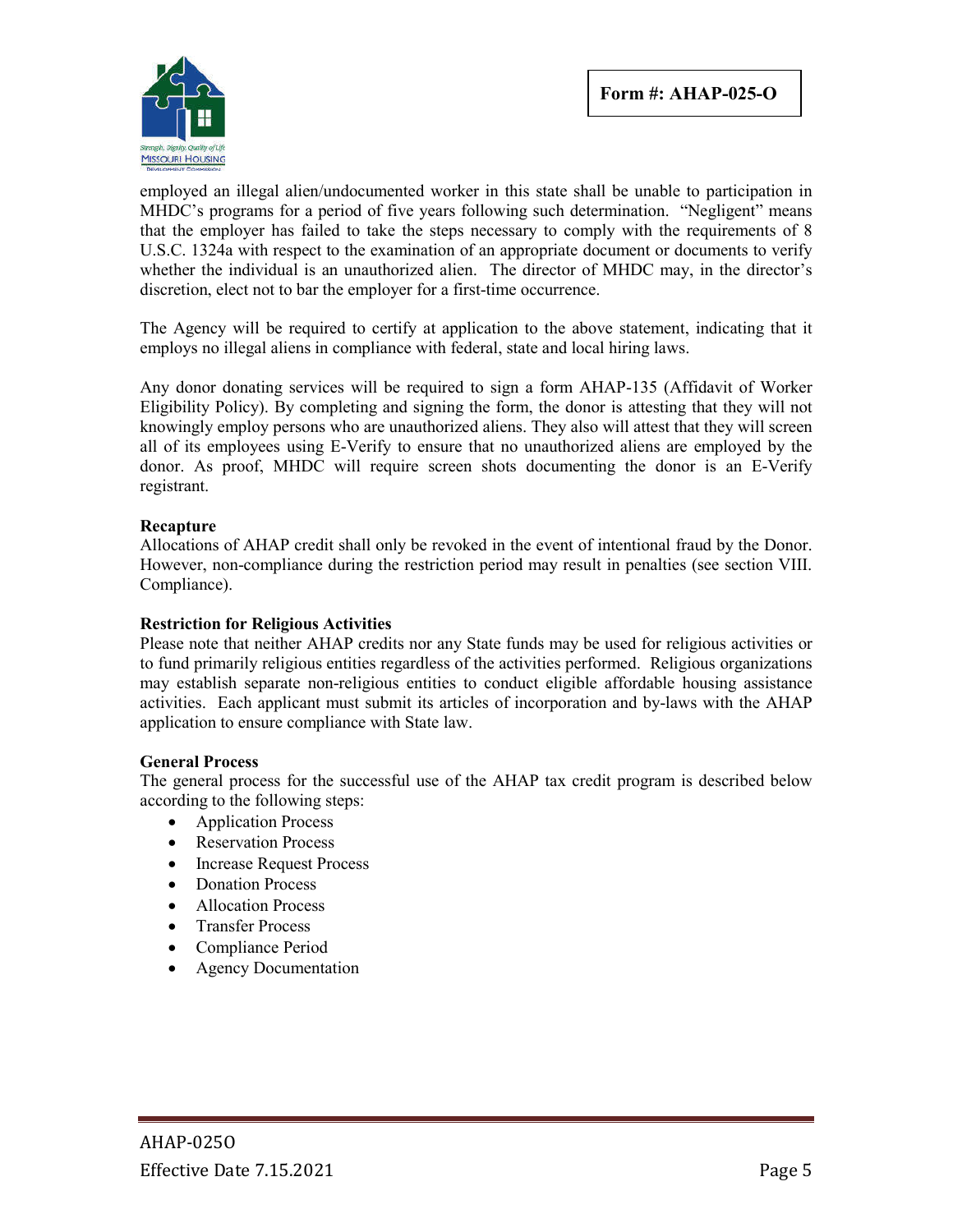

### **II. Application Process**

Applications for AHAP tax credits are executed and submitted by the Agency according to the guidelines and processes below:

- 1. The application changes each fiscal year. Therefore, ensure that the current year's application is submitted otherwise the application will be automatically **rejected**. The application can be obtained at the AHAP website http://www.mhdc.com/rental\_production/ahap/index.htm. *Note:* There is only one application; however, there are sections devoted solely to either Operating Assistance or Production tax credits based on the need of the Agency.
- 2. Applicants must submit:
	- one **executed copy** of the application with all required exhibits;
	- **one copy** of the electronic application in Excel format saved onto a CD (ensure the CD is working and virus-free); and
	- a check for the non-refundable application fee of \$100.
- 3. Applicants must respond to each question and request for documentation noted in the application form (AHAP-100) and checklist. Each answer should be brief, selfsupporting, and not refer to any other area of the application.
- 4. Required exhibits include:
	- \$100 non-refundable application fee;
	- CD including the completed form AHAP-100 application in Excel format;
	- Executed original copy of the application form AHAP-100;
	- Non-profit agency information:
		- i. Articles of incorporation;
		- ii. By-laws;
		- iii. Non-profit determination letter (i.e., IRS letter showing tax-exempt status). If the determination letter does not include the Federal Identification number, other proof of the FEIN used in application will be necessary.

Please **highlight** the section of the articles of incorporation or by-laws that address the organization's purpose in providing affordable housing assistance activities or market-rate housing in distressed communities.

- Donor information:
	- i. For single-donor proposals, applicants **must** include a letter of intent from the proposed Donor. Such applications submitted without an identified Donor and letter of intent will be considered incomplete applications.
	- ii. For multiple-donor proposals, applicants **must** include pledge letters for any known Donors and a plan and timeline for the receipt of donations, capital campaigns, and any further actions to demonstrate that donations will be received in a timely manner.
- Agency financial information: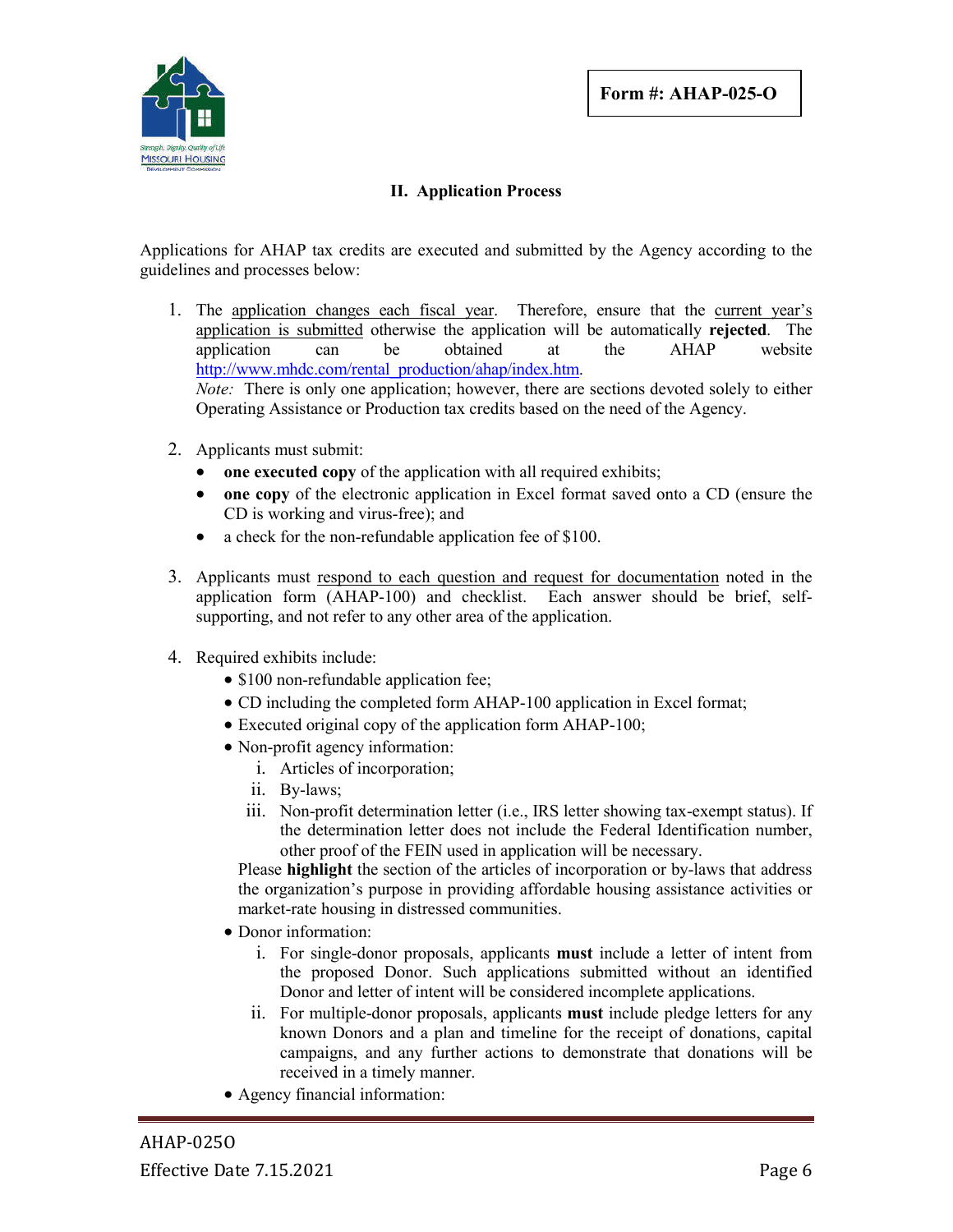

- i. Current fiscal year operating budget; and
- ii. Most recent audited annual financial statement.

MHDC staff reserves the right to request additional information as needed during the application review process.

- 5. Submission of the application and all supporting documentation should be sent to: Missouri Housing Development Commission ATTN: AHAP Department 920 Main Street, Suite 1400 Kansas City, MO 64105
- 6. Application Deadlines:
	- a. The process for obtaining a reservation for Operating Assistance credits consists of **two rounds:**
		- **Round 1 – up to \$700,000** in credits available **Deadline – approximately September 2, see NOFA for exact date**
		- **Round 2 - \$300,000** in credits plus unused reservations from Round 1 **Deadline – approximately December 30, see NOFA for exact date**
		- An application fee is required each time an application is submitted to MHDC
	- b. Applications received after the deadline will not be accepted for any reason.
	- c. Each round has a deadline for the receipt of donations (see section III. Reservation Process). Donations may only be received during this time. Donations obtained prior to or after the end of the donation period will be ineligible for tax credits.
	- d. Failure to completely utilize a reservation will negatively affect an Agency's application for additional tax credits, unless the Agency notifies MHDC within a reasonable timeframe prior to the reservation deadline to allow the recapture of unused reservations.
- 7. Pursuant to the Tax Credit Accountability Act (RSMo 135.800-135.830), staff will contact the Missouri Department of Revenue to determine if any Agency applicant has outstanding tax liability. In the case of outstanding liability, MHDC will notify the Agency and offer it a grace period of two weeks to cure any outstanding obligations. Remaining liabilities thereafter will cause the application to be rejected.
- 8. MHDC will check with the MO Secretary of State to confirm the Agency is in "Good Standing."
- 9. MHDC review shall include evaluating proposals according to primary and secondary criteria based upon information available at the time of submission.

Primary criteria provide a threshold review. Proposals that do not meet one or more of the thresholds shall be rejected; proposals that meet all threshold items shall proceed to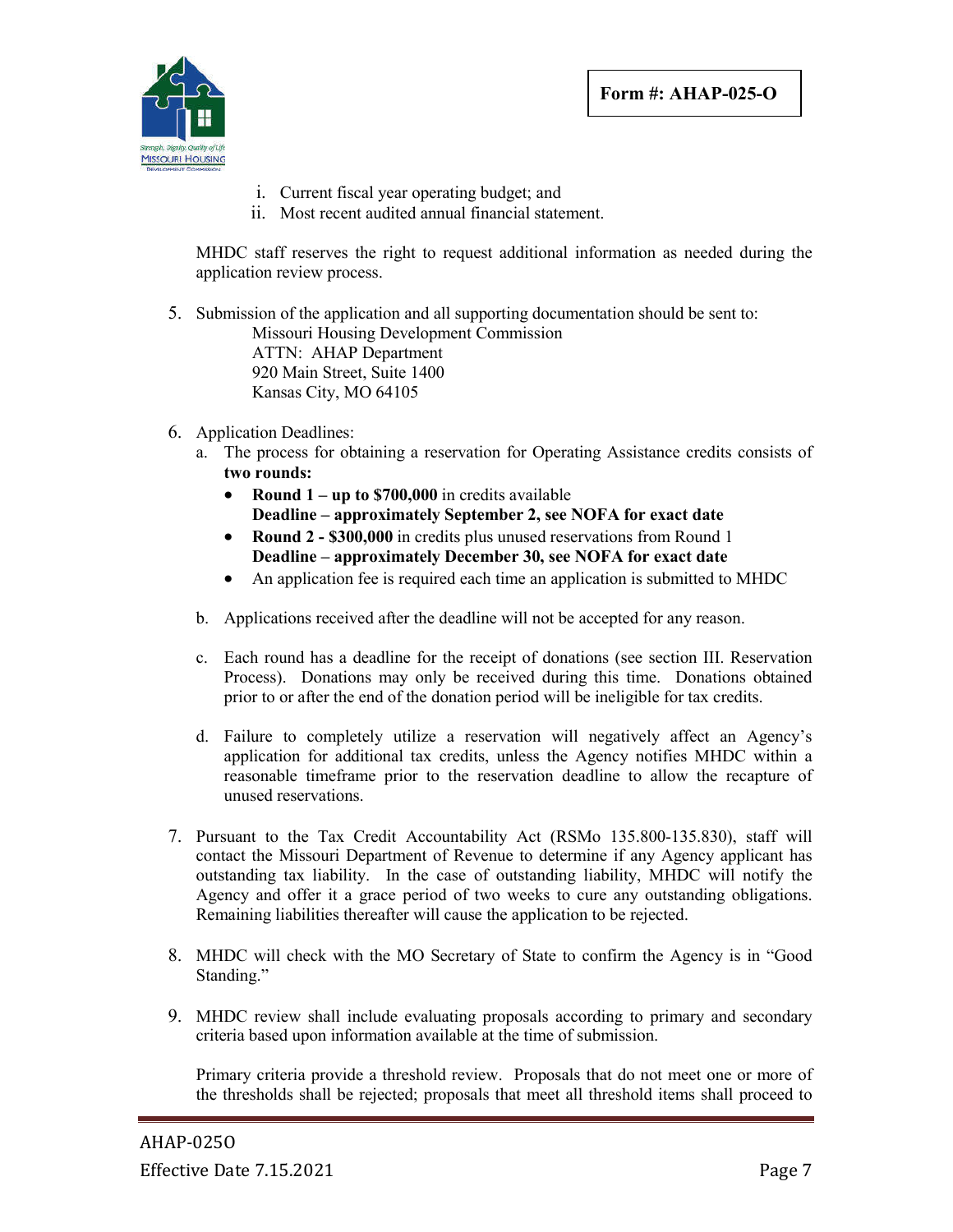

secondary criteria to determine the level of recommendation that is merited.

Primary criteria include: eligibility of the Donor, Agency, and donation; completeness of the application; income qualification of proposed households assisted; proper Agency use of previous AHAP-related donations.

Secondary criteria fall in three categories:

#### Agency Criteria

Agencies will be assessed on past performance with the AHAP program and all other MHDC programs, the ability to fully utilize reservations, a current list of pledges or plans to obtain donations, and demonstrated financial stability.

#### Operating Assistance Criteria

Requests for AHAP credits for Operating Assistance will be reviewed for need, leverage, and reasonableness of the request and eligibility of proposed use(s) of the donated funds. Criteria for evaluation include an agency's ability to utilize credits and/or amount and frequency of unused tax credits returned (recaptured credits), compliance issues and timely report submissions, and an agency's ability to obtain pledge letters.

- 10. Leverage refers to other sources of funds obtained by the Agency for the proposed development in addition to the donations related to the AHAP request. By leveraging funds Agencies minimize the need for AHAP tax credits, thereby making it possible for MHDC to spread a limited resource among more agencies and developments.
- 11. MHDC has the right to accept and reject applications at its sole discretion.
- 12. The application review period will take about 30 days to complete. Staff will proceed with reservation letters for approved applications or with notification of rejection for applications which are not approved (see section III. Reservation Process).
- 13. If you experience any issues with the technical aspect of the application (downloading the application, etc.) or after reading the FAQ (Form AHAP-050) you have questions about the information requested in the application please contact Gus Metz either by email gmetz@mhdc.com or via phone (816) 759-6878.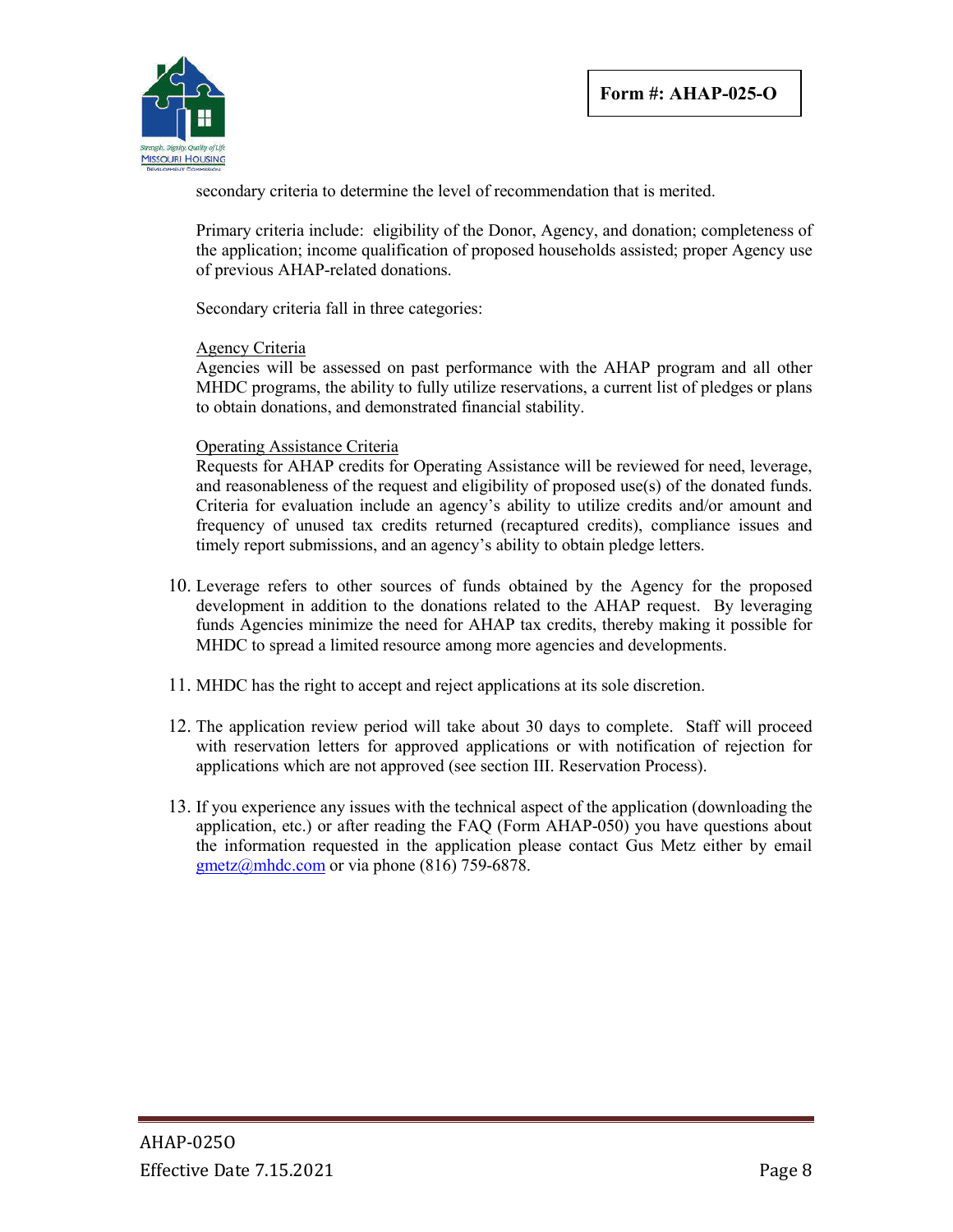

### **III. Reservation Process**

Following the review and approval of successful applications, MHDC shall issue a reservation letter stating the amount of credits reserved and the deadline for obtaining the donation(s).

- 1. MHDC reserves the right to reserve credits in an amount less than the application request.
- 2. Agencies receiving a reservation shall be assessed a fee equal to one-half of one percent  $(\frac{1}{2}\%)$  of the reservation amount and must be remitted to MHDC no later than ten days after the date of the reservation letter.
- 3. The reservation letter will detail the amount of credit reserved, the reservation fee required, and the deadline for the receipt of eligible donations. Donations received before the date of the reservation letter are not eligible for AHAP credits. Donations received after the deadline specified in the reservation letter are not eligible.
- 4. The Agency shall sign its acceptance of the reservation and return an original copy to MHDC accompanied by the reservation fee. If the Agency rejects the reservation, it should notify MHDC in writing.
- 5. All donations must be received by the Agency by the corresponding deadline as stated in the Agency's tax credit reservation letter. If the donation is related to professional services, the services must be provided between the dates of the reservation letter and the applicable deadline. Pledges or commitments of any type are not sufficient to satisfy reservation deadline requirements.
- 6. Agencies with a reservation for Operating Assistance tax credits shall submit a Progress Report (AHAP-200) to MHDC no later than 30 days prior to the applicable deadline. Agencies that believe they will be unable to obtain the amount of donations to satisfy the entire reservation are highly encouraged to notify MHDC as soon as they have made this determination. MHDC will return the unused reservation to the pool of available credits to apply to other eligible credit requests.
- 7. Any reservations that have **not been fully used** by the deadline will be recaptured and reallocated for requests for increased reservations by Agencies which have successfully participated in the Reservation Round. All agencies receiving reservations shall be required to submit a Progress Report (AHAP-200) to MHDC within five business days after the applicable reservation deadline to report the final status of eligible donations received as of the close of the reservation period. Failure to file the final report within the prescribed time shall result in the recapture of all AHAP credits that have not been allocated at that date.
- 8. When an Agency has been unsuccessful in fully utilizing reservations by the prescribed deadline, MHDC shall send a letter of notification to report the amount of reservation recaptured.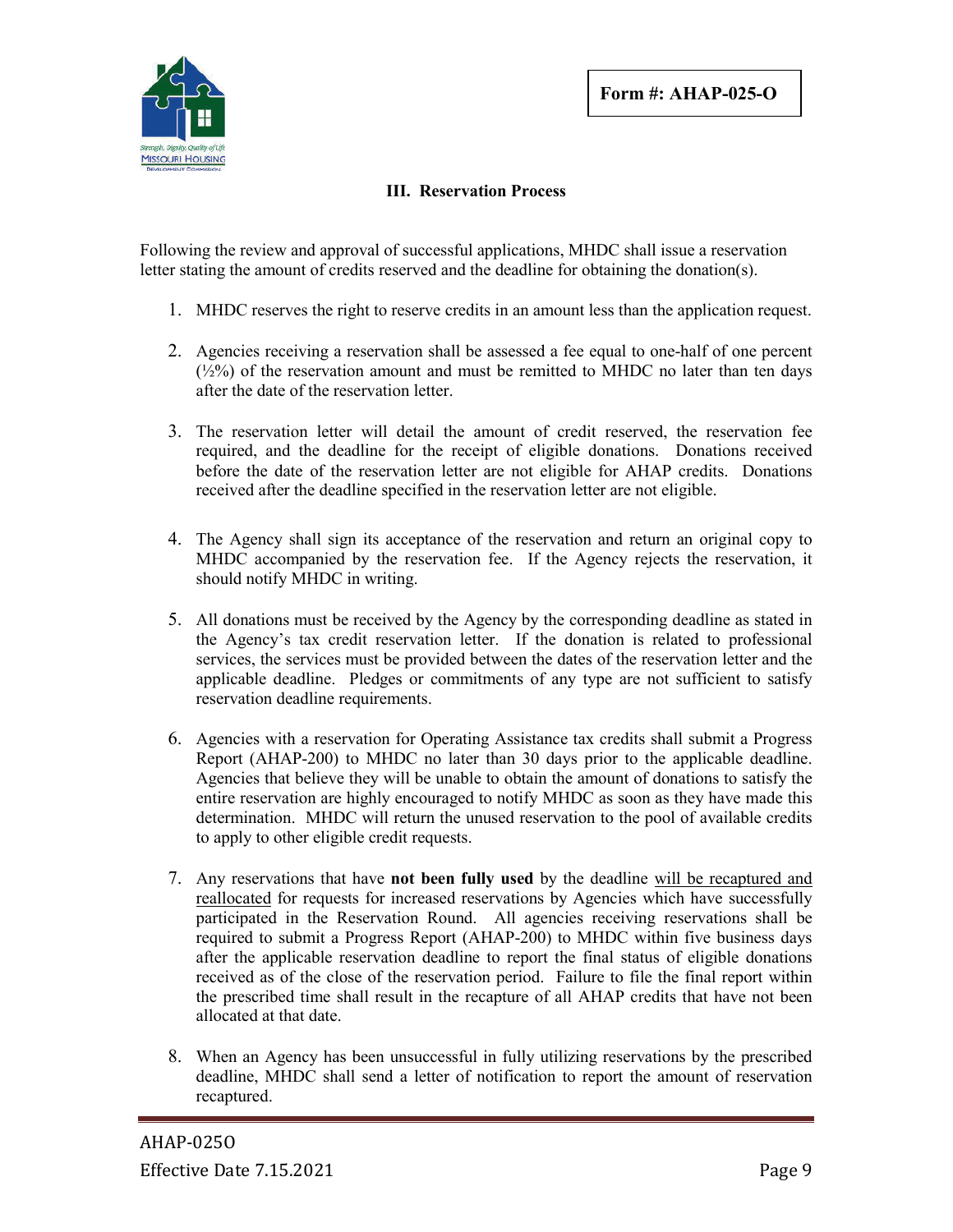

### **IV. Increase Request Process**

MHDC desires complete and effective use of the annual allocation of AHAP credits in order to provide assistance to address the greatest needs throughout the state of Missouri. Near the end of April each fiscal year, staff will assess the amount of unallocated credits and potential need.

- 1. Any Agency receiving and successfully utilizing a reservation of Operating Assistance credits in Round 1 or Round 2 may apply for an additional reservation using the Increase Request Form (AHAP-250). The increase request must be received at MHDC no later than the date specified in the current year's NOFA. Applicants must identify pledged Donors or demonstrate an action plan to complete donations within the limited time period prior to June 30.
- 2. A fee of ½% of the increased reservation amount will be due from the Agency within ten days of MHDC's approval of the request.
- 3. MHDC reserves the right to reserve credits in an amount less than the increase request.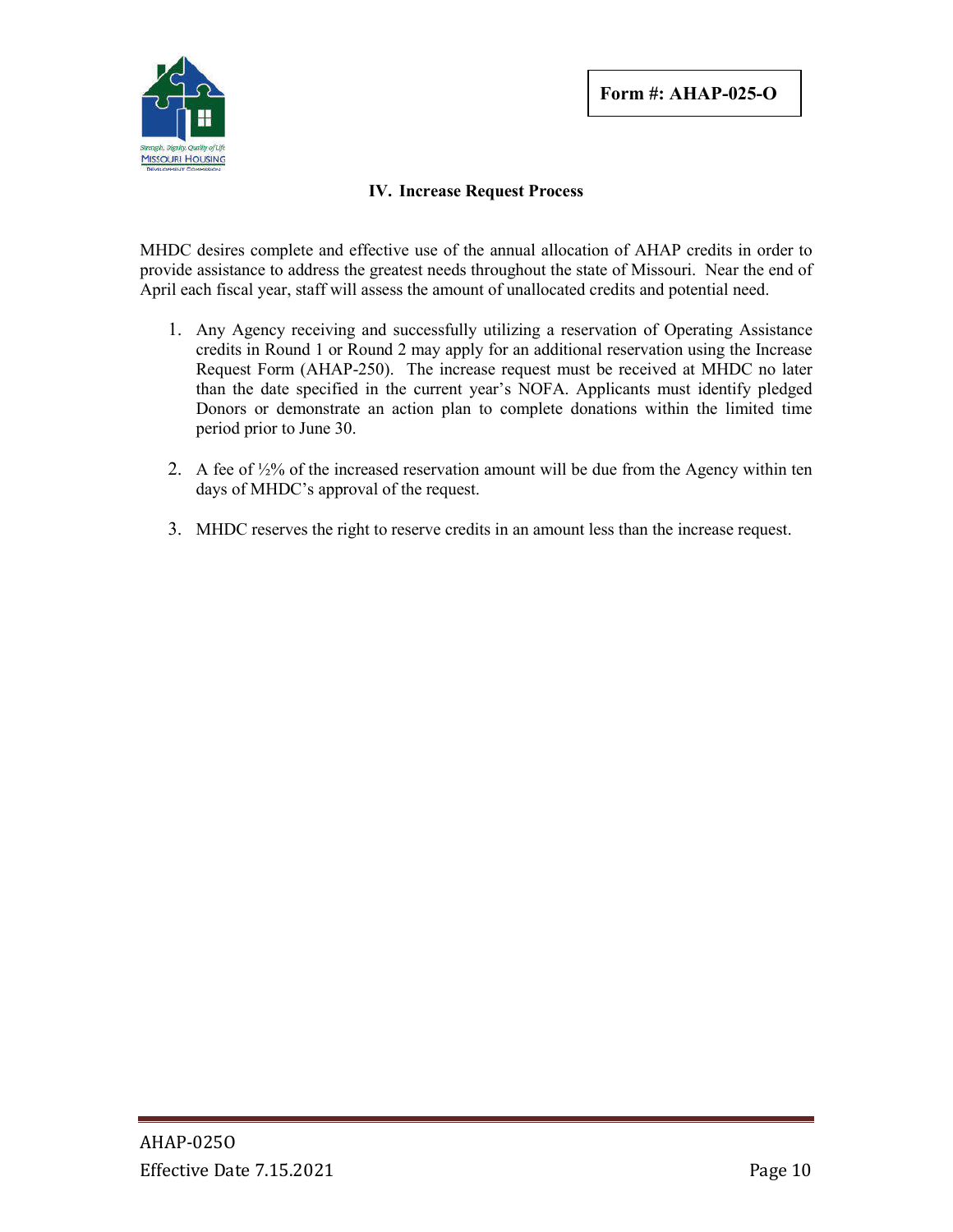

### **V. Donation Process**

Agencies may begin receiving donations eligible for credits after the date of the reservation letter issued by MHDC. Please refer to section III. Reservation Process for details about reservation deadlines, status report requirements, potential extensions or recapture of reservations. The AHAP credit cycle is based upon MHDC's fiscal year (July  $1 -$  June 30). The application rounds and deadlines have been designed to efficiently utilize all available credits within this timeframe, allowing the final two months to allocate recaptured or unused credits for the use of Agencies demonstrating successful performance with reservations and allocations throughout the current fiscal year. Regardless of the credit type, all eligible donations must be received by April 30, or June 30, with approved increase, in order to receive an allocation of credits.

- 1. Agencies are responsible for ensuring that the Donor and the type of donation are eligible (see Donor Eligibility in section I. Key Information). Employees of the non-profit that is applying for AHAP tax credits are not eligible to make donations for AHAP credits. However, they are eligible to receive AHAP tax credits through the transfer process.
- 2. Donors have until June  $30<sup>th</sup>$  following the fiscal year in which their donation was made to submit their Tax Credit Certification form. Missouri's fiscal year is from July  $1<sup>st</sup>$  through June  $30<sup>th</sup>$ .
- 3. Once the donation is received, the Agency shall have the Donor complete the Tax Credit Certification form (AHAP-125) which shall be executed by both the Donor and the Agency. The form shall be submitted to MHDC accompanied by proof of the type, amount and date of the donation in a reliable format, including a two-sided copy of the check, stock certificate, invoice, etc. MHDC encourages the filing of this documentation as soon as possible following the donation to facilitate timely recordkeeping and allocation of credits. Agencies can best demonstrate their success in utilizing credit reservations by filing the certification forms and supporting documentation in a timely manner. Please see below for the required documentation for each type of donation.
	- Cash -- Attach a copy of one of the following: front and back of the cancelled check from the donor's account; bank statement showing the check transaction; credit card statement to include name of Donor and pertinent charge; money order; or cashier's check. MHDC reserves the right to request additional documentation.
	- Real Estate -- A copy of the deed, executed settlement statement and appraisal must have already been submitted to MHDC.
	- Professional Services -- Attach copies of documents detailing dates of service, type of service performed and associated fees or value for service (i.e., for labor please indicate the hourly rate and amount of time charged for the service). The value of the services donated must not exceed the amount the Donor charges for similar services to the general public in the ordinary course of the Donor's business. The Donor must also submit a Services Affidavit (AHAP-130) certifying to the appropriateness of the charges and acknowledging the penalty for providing false information, an Affidavit of Worker Eligibility Policy (AHAP-135) and proof that the donating entity is a registrant of E-Verify (for further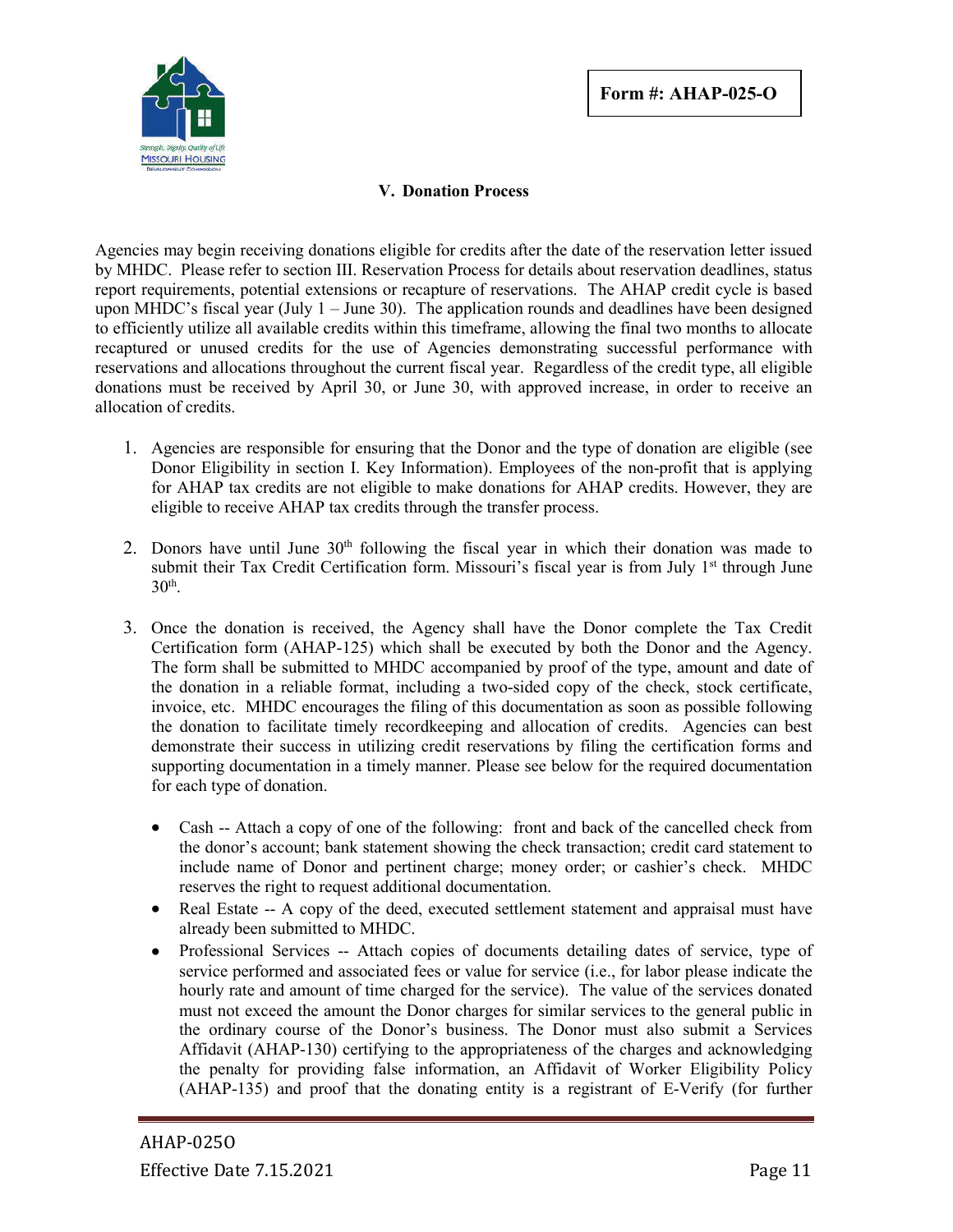

details, refer to #5 below).

- Materials/Products -- Attach a copy of the invoice or other documentation showing the cost for the product and the name of the Donor. The value of the materials donated must not exceed the amount the Donor charges for similar materials to the general public in the ordinary course of the Donor's business. The Donor must also submit a Services/Materials Affidavit (AHAP-130) certifying to the appropriateness of the charges and acknowledging the penalty for providing false information.
- Stocks -- Attach documentation of the transfer of stocks or bonds from the Donor to the Agency, indicating the name of the securities, number of shares, date of transfer and market value on the date of the transfer. Documentation by brokerage statement must include the Donor's name. MHDC calculates the value of stock dontation based on the transfer date (this may be different form the date the stock is sold by the agency) and based on the average high and low price on the transfer date.
- 4. The Tax Credit Certification form must also be accompanied by the Donation Allocation form (AHAP-150) indicating the use or potential use of the donation by the Agency. If the intended use for the donation differs from the use designated in the application, the Agency must complete the Exchange of Uses form (AHAP-175) to reflect the adjusted distribution of donations.
- 5. For donations of services, the donor will be required to sign a form AHAP-135 (Affidavit of Worker Eligibility Policy). By completing and signing the form, the donor is attesting that they will not knowingly employ persons who are unauthorized aliens. They also will attest that they will screen all of its employees using E-Verify to ensure that no unauthorized aliens are employed by the donor. As proof, MHDC will require screen shots documenting the donor is an E-Verify registrant.
- 6. When there is an identity of interest between the Donor and the Agency receiving the benefit of the donation, MHDC reserves the right to request the Tax Credit Certification form be accompanied by an opinion from a tax attorney on the eligibility of the donation as a charitable contribution for federal tax purposes.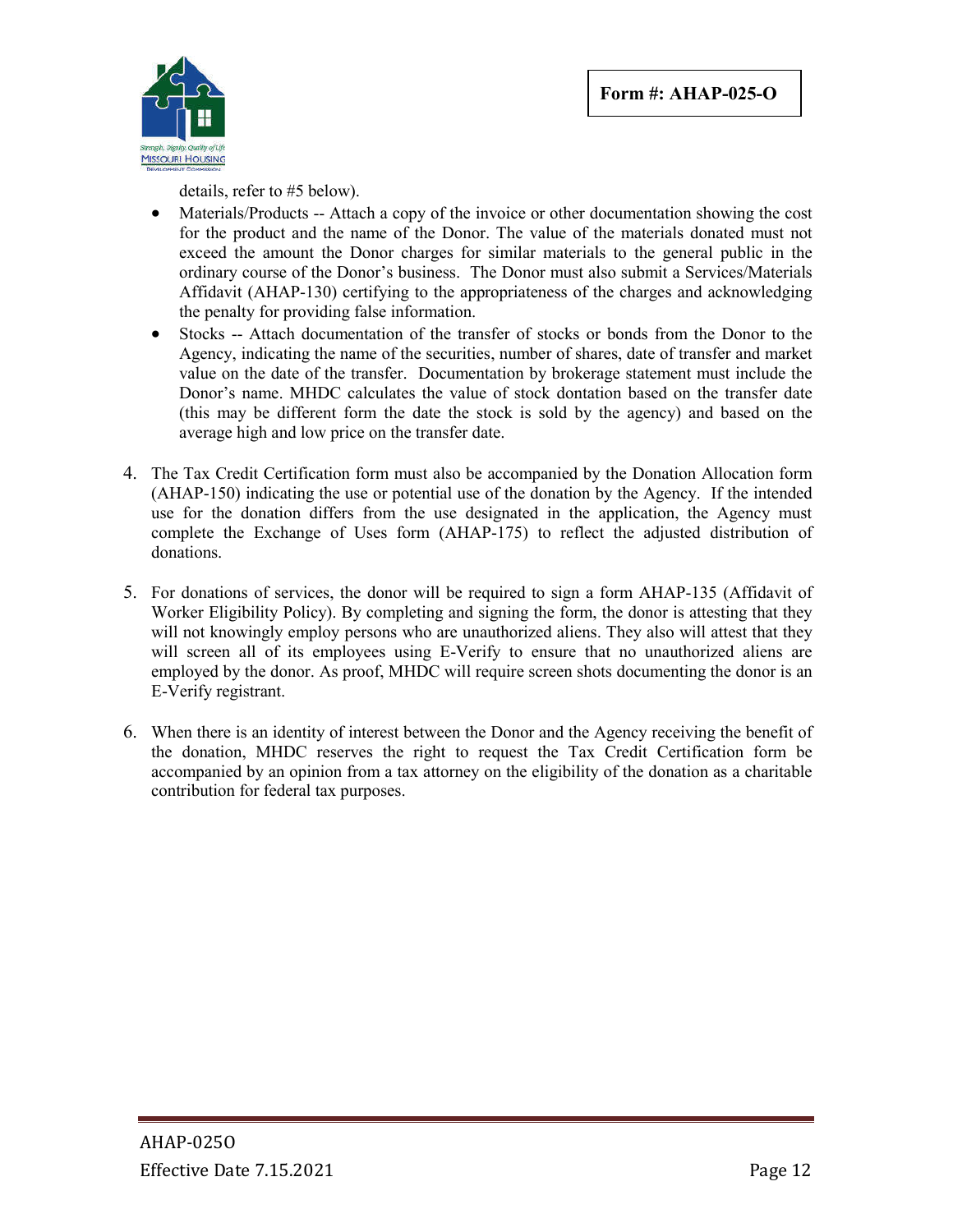

### **VI. Allocation Process**

Once MHDC has received documentation that a donation has been made, it will review the paperwork for eligibility, accuracy and completeness and conclude the allocation process.

- 1. Required documentation includes:
	- Completely executed Tax Credit Certification form (AHAP-125);
	- Proof of donation in the form of a two-sided copy of the check, stock certificate, invoice, etc.;
	- Donation Allocation form (AHAP-150);
	- Exchange of Uses form, if applicable (AHAP-175);
	- Attorney's tax opinion (Identity of Interest, see section V. Donation Process); and
- 2. MHDC shall complete the upper right-hand corner of the Tax Credit Certification form approving the allocation of credit to the listed Donor. The original form shall be sent to the Department of Revenue or the Department of Insurance as applicable for their reference at the time the credit is claimed.
- 3. A replacement benefit record can be obtained by the donor by completing an AHAP-127 Request for Reissuance of AHAP Benefit Certification and mailing in the original notarized form to the Kansas City MHDC office. The benefit record will only be reissued to the donor by mail. MHDC will not provide information to any third party.
- 4. If intentional fraud by the Donor is discovered in the application or donation process, any credit allocation made shall be revoked, and the Agency and/or Donor shall be barred from future participation in the AHAP process.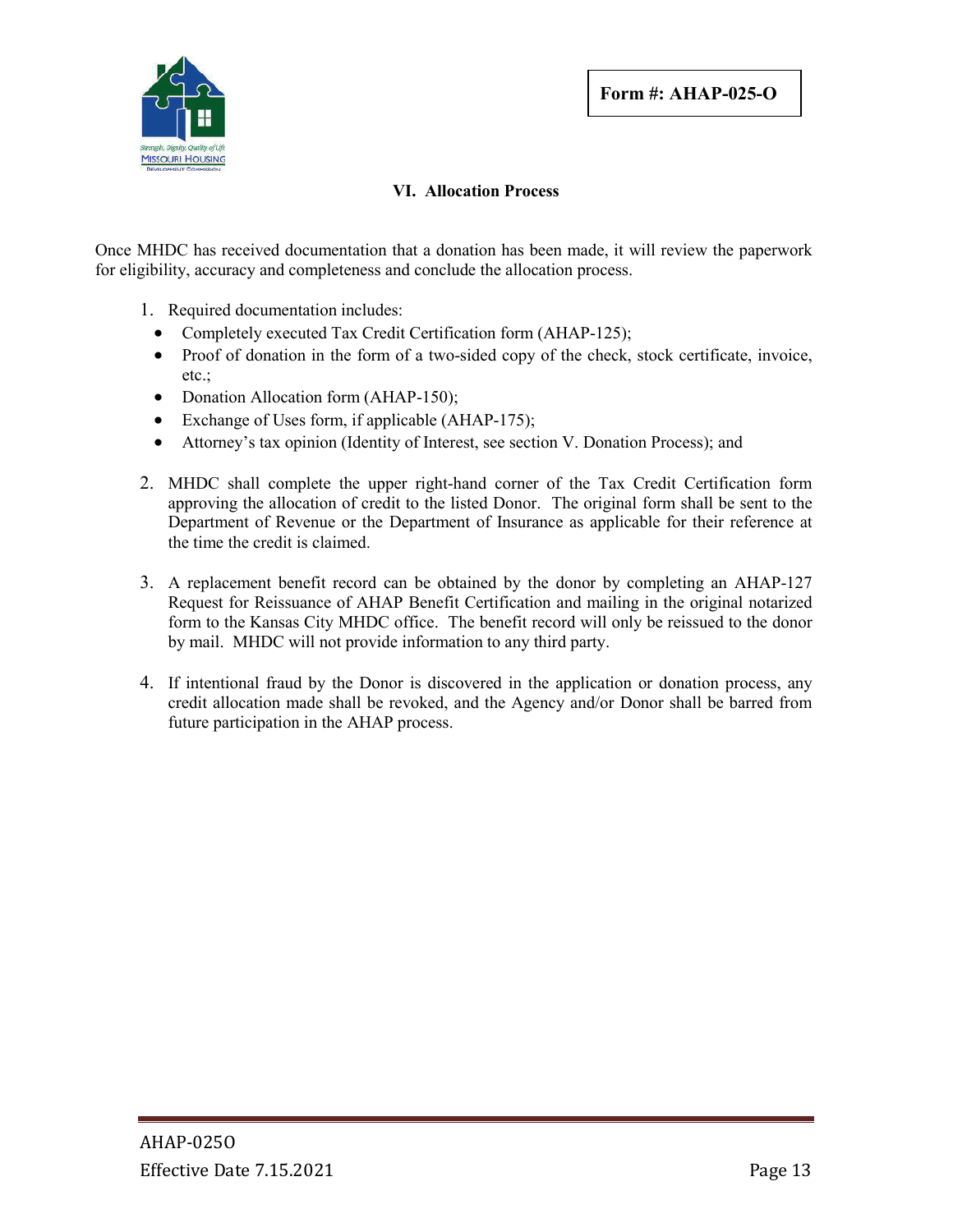

### **VII. Transfer Process**

Donors may transfer the allocated credits to any individual or entity upon MHDC's review and approval of the Missouri Transfer Form MO-TF (AHAP-275) providing the details of the transaction. There are no limits on the transfer of credits.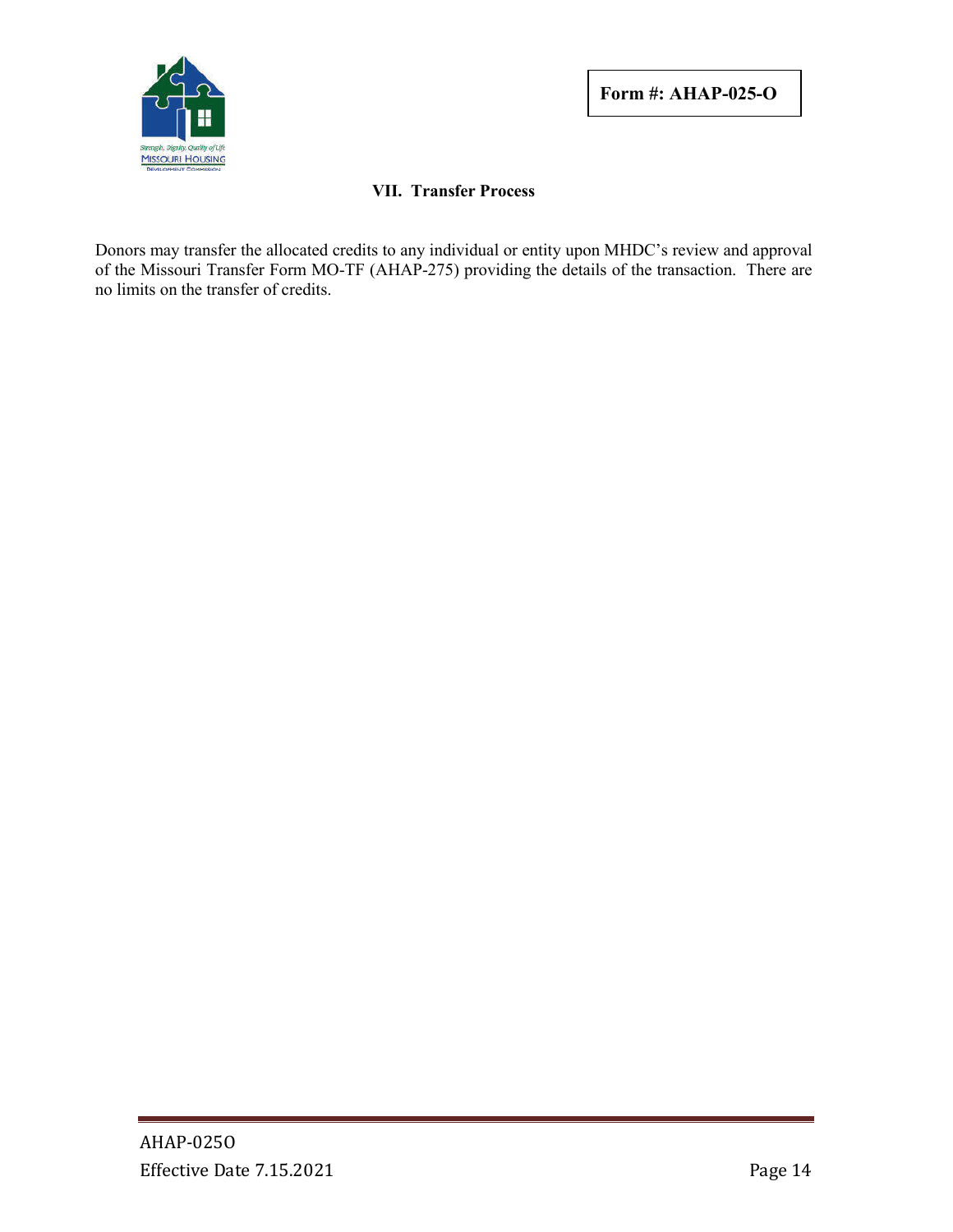

### **VIII. Compliance Process**

All Agencies may be audited at any time to ensure compliance with MHDC guidelines. Compliance requirements extend to the documentation of the receipt and the use of donations.

- 1. MHDC may request copies of documentation evidencing the receipt and the use of donations for a period of up to 12 months from the end of the fiscal year in which AHAP credits were awarded. Appropriate evidence of the use of donations includes invoices, copies of checks, general ledger entries, and other paper documentation which must be kept on file for MHDC review (see section IX. Agency Documentation).
- 2. Agencies must submit an Agency Affordable Housing Activities Annual Reporting Form (AHAP-350) by March 31st for a period of two years following the date of the reservation of credits. This form documents occupancy, demographic and financial data.
- 3. MHDC staff shall periodically visit the Agency and request reports of activities/population served or other documentation demonstrating compliance with the terms outlined in the agency's reservation letter. If an Agency is found to be out of compliance, MHDC shall send notice to the Agency and may request a corrective action plan for review and approval. MHDC shall follow the Agency's progress toward implementation of an approved plan.
- 4. Agencies that are found to be habitually out of compliance with program requirements, have violated MHDC guidelines or refuse to cooperate with MHDC staff shall have their performance recorded for future consideration of AHAP applications or other MHDC programs. Upon the determination that an Agency is out of compliance with the statute or MHDC guidelines, MHDC may seek injunctive enforcement action against the Agency following 150 days' notice thereof, or seek legal damages against it representing the value of the tax credits as provided in RSMo 32.115.3(4).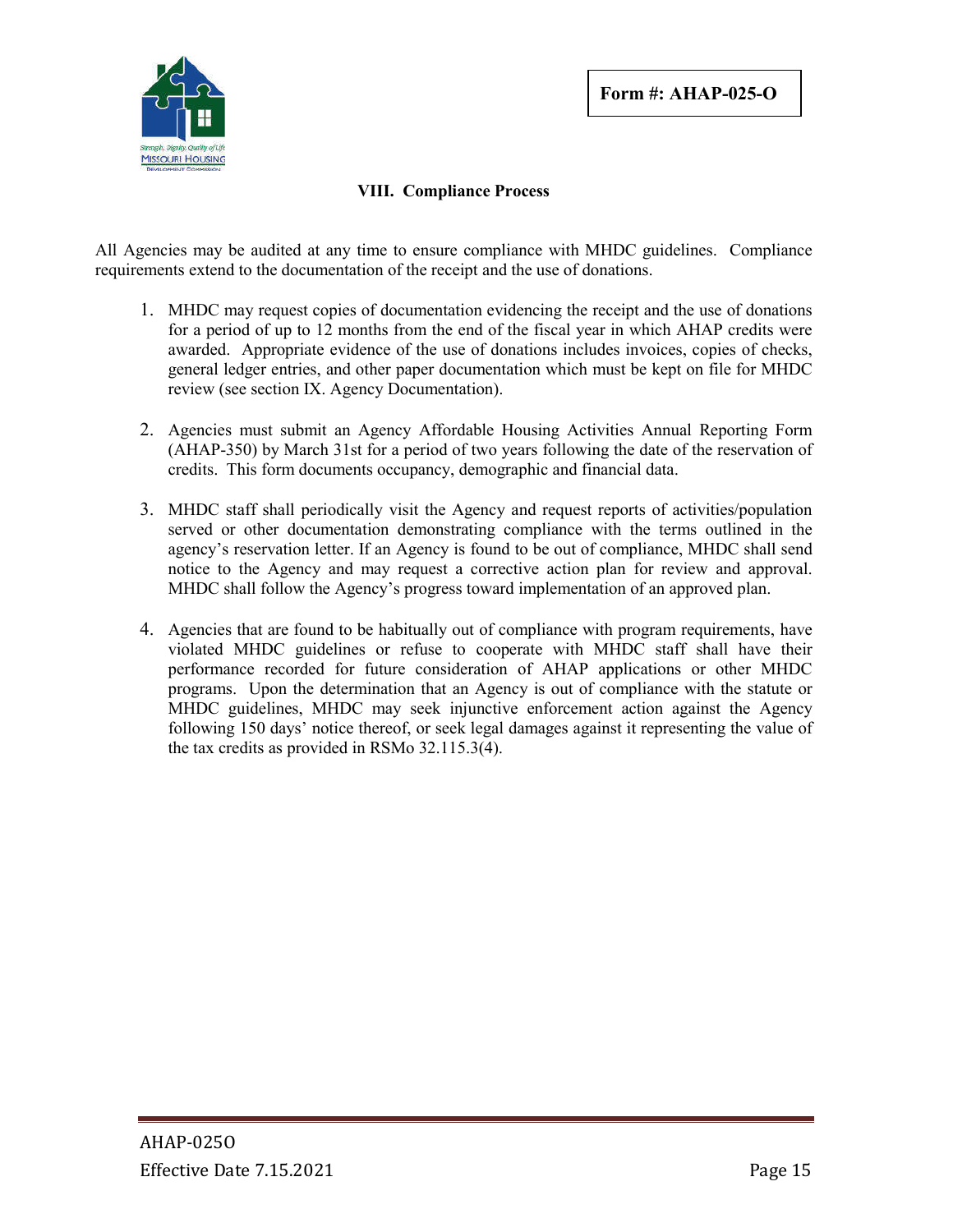

### **IX. Agency Documentation**

All Agencies are required to keep documentation and record activity regarding the AHAP process for monitoring and audit by MHDC. Files should be kept for a period of two years following the receipt of the donation. File and accounting requirements are detailed below:

Agency files must include:

- A copy of the executed AHAP application and exhibits;
- The Agency's original copy of the AHAP reservation letter;
- A copy of each Tax Credit Certification form with the required back-up documentation as submitted to MHDC (please see section III. Reservation Process and section V. Donation Process);
- Copies of invoices and checks or other paperwork documenting the use of the donation; and
- A general ledger account must be created for the donation received and the use of the funds tracked through general ledger entries.

Form AHAP-400 (Sample File Checklist – Operating Assistance) is designed to be used as a guide for file maintenance.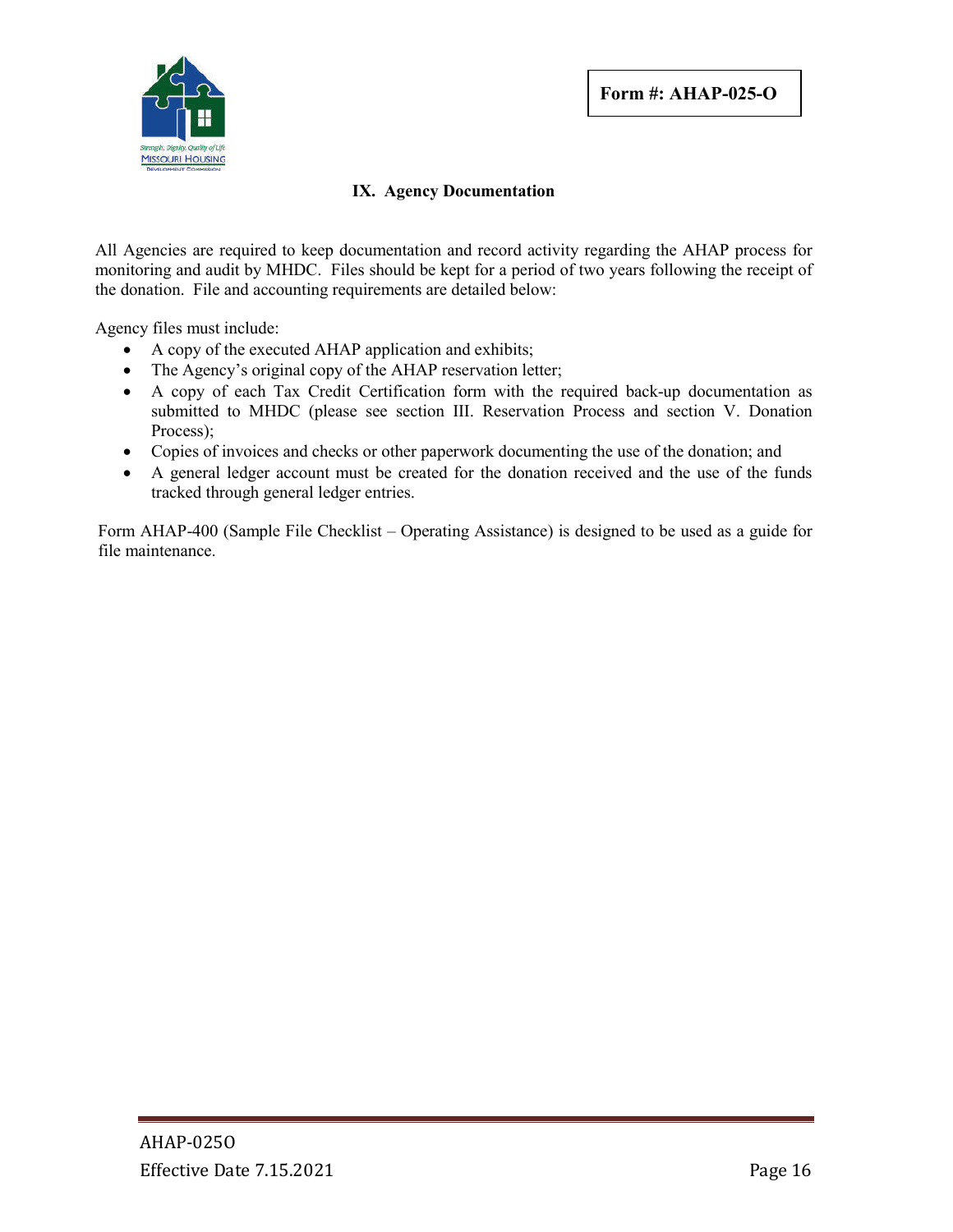

## **X. Timeline**

| Notice of Funding Availability Announced:     | July 15, 2021                        |
|-----------------------------------------------|--------------------------------------|
| Reservation Round 1 Application Deadline:     | September 10, 2021                   |
| Notice of Reservation:                        | Within 1 week of Commission approval |
| <b>Reservation Round 1 Donation Deadline:</b> | April 29, 2021                       |
| Increase Request Deadline:                    | April 29, 2022                       |

MHDC has the sole discretion to extend deadlines appropriate to the administration of the AHAP cycle. Please see NOFA for specific application deadlines.